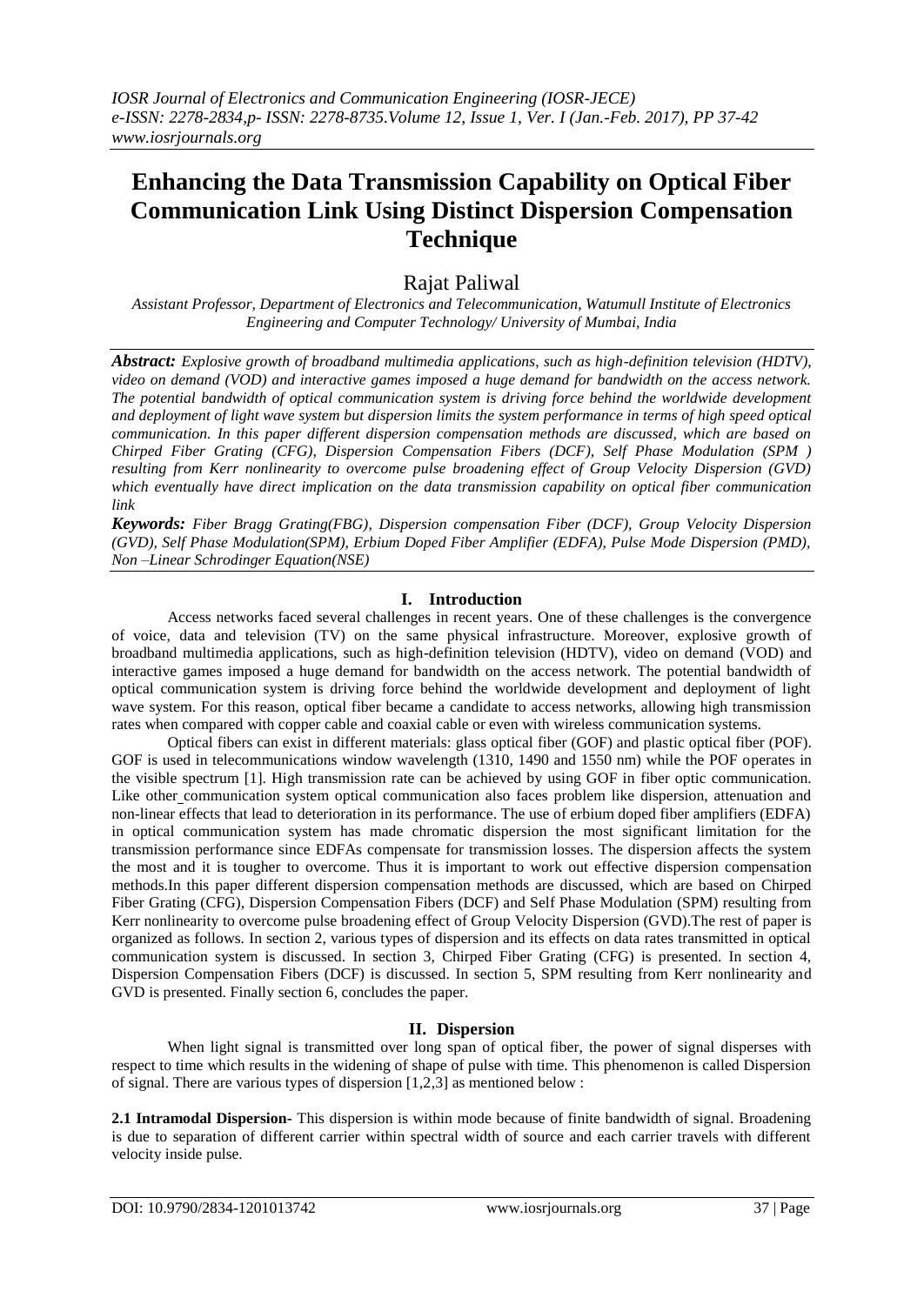**2.2 Intermodal Dispersion-**This dispersion is found in multi-mode fiber due to multipath propagation of different light rays and rays do not reach other end of fiber at same time.

**2.3 Chromatic Dispersion-** In optical fiber different colors of light travels with different speed. Even though all colors start to travel at same time but they reach destination at different times. This time delay is called as Chromatic dispersion. Here chromatic stresses the fact that's the time delay depend on color difference or wavelength difference between light and this results light pulse broadening. Chromatic dispersion is sum of Material dispersion and Waveguide dispersion.

**2.3.1 Material Dispersion-** The refractive index of silica which is used to make optical fiber is frequency dependent. Different frequency component or different wavelength of light travel at different speed in silica and this give rise to a phenomena called material dispersion. This dispersion cannot be changed as it depends on material refractive index which is fixed for glass.

Quantitatively it can be calculated as:  $D_{\text{MAT}} = -\lambda/c \left( d^2 n / d \lambda^2 \right)$  where (1) λ=wavelength, n=refractive index of material c=velocity of light

**2.3.2 Waveguide dispersion:** This dispersion is due to modal nature inside optical fiber. Light pulse travel partly in core and partly in cladding. Light pulse travel faster in core and slower in cladding. Over all speed depends on proportional power that is distributed in core and cladding. However power distribution is function of wavelength; longer wavelength more will be the power, hence different color of light travel at different speed because of different power distribution in core and cladding. This phenomenon is called waveguide dispersion .We can change fiber refractive index profile so waveguide dispersion compensate for material dispersion and we get zero chromatic dispersion at 1310nm wavelength [1]. (Fig. 1 taken from [8] )

Quantitatively waveguide dispersion can be calculated form B-V plot by relation:

D<sub>WG</sub>=-  $(n_2\Delta/c)(V/\lambda)$  [d<sup>2</sup>BV/dV<sup>2</sup>]  $(2)$  $\Delta = n_1 - n_2/n_1$ where  $n_1$  =core refractive index  $n<sub>2</sub>=cladding refractive index$ B=normalized propagation constant V= Normalized frequency or V number λ=wavelength.

**2.4 Polarized Mode Dispersion:** It means different travelling speed of two different polarization mode of light pulse, so they arrive at different time which creates time delay between two polarization modes. This time delay is called differential group delay (DGD). Due to this DGD there is dispersion called Polarized mode dispersion (PMD).

Due to the dispersion, light wave travelling inside fiber gets broadened. Due to broadening of pulse, two consecutive pulse overlap with each other, causing Inter symbol interface (ISI). Due to ISI, the receiver is unable to distinguish between two symbols. This lead to error in symbol detection, so there is necessity of dispersion compensation as dispersion limits the data rates which could be sent on optical fiber for optical communication. There are various methods for dispersion compensation which are based on Chirped Fiber Grating (CFG), Dispersion Compensation Fibers (DCF), Self Phase Modulation (SPM), resulting from Kerr nonlinearity to overcome pulse broadening effect of Group Velocity Dispersion (GVD).

#### 1.31 um Zero-Dispersion in Step-Index SM Fiber



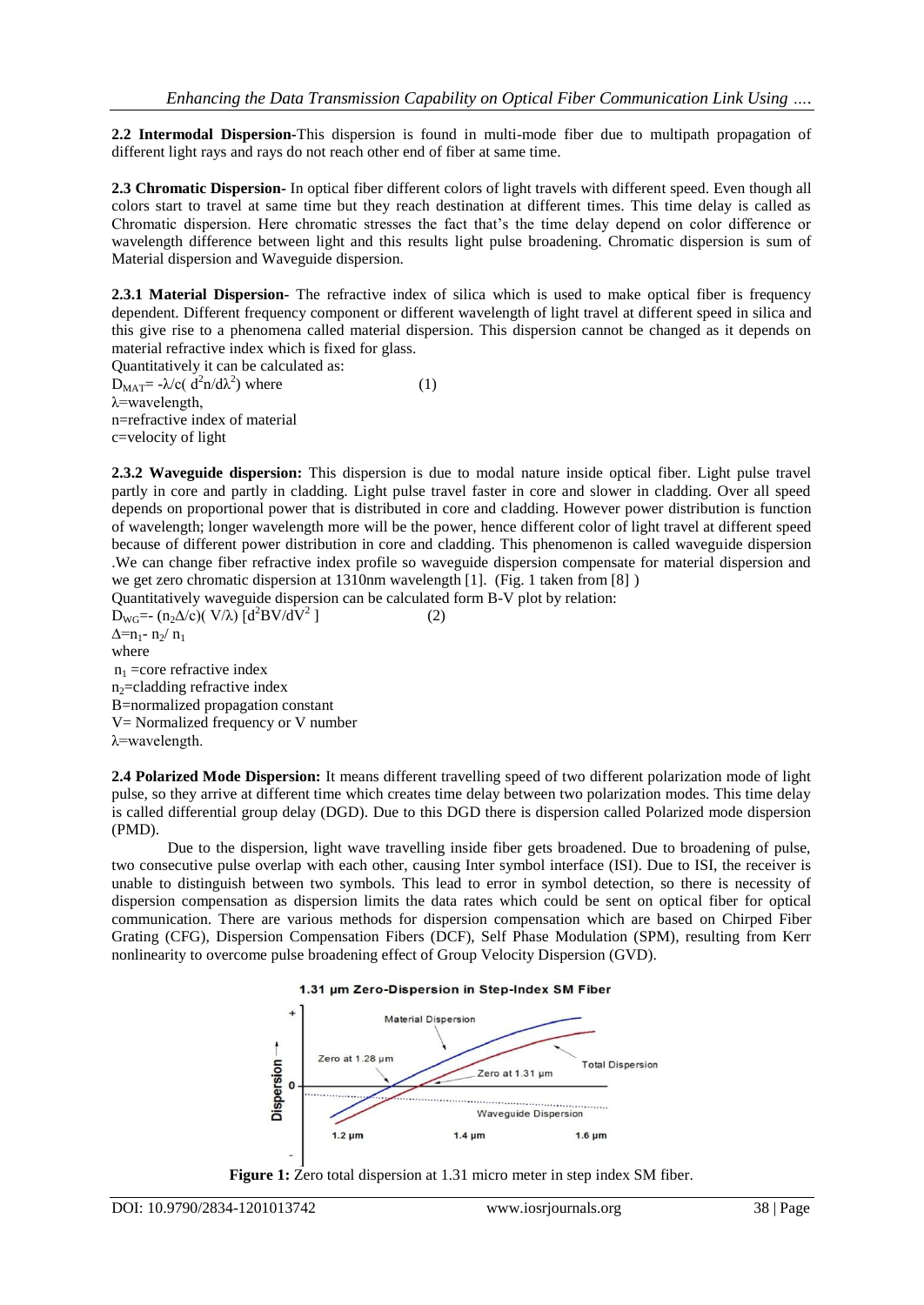### **3. Chirped Fiber Grating (CFG)**

FBG is a dynamic dispersion compensator [4,5]. The FBG device is able to compensate chromatic dispersion of multiple variation of wavelength, so it is preferred solution for chromatic dispersion compensation. FBG is a reflective device composed of optical fiber that contain a modulation of its core refractive index over certain length or periodic variations of refractive index within the propagating medium (Fig2). Grating reflects light propagating through the fiber when its wavelength corresponds to

modulation periodicity. The reflecting wavelength : $(\lambda_B)$  is called Bragg wavelength, and defined by the relationship [4,5]:

Increasing interval "chirped" FBG compensation for chromatic dispersion

 $\lambda_{\rm B} = 2 \; n_{\rm eff} \Lambda_{\rm G}$  (3) Grating period  $=_{A_G}$ where  $\lambda_B$ =Bragg wavelength neff= Effective refractive index



**Figure 3**:Uniform FBG reflects one wavelength.( taken from [5] )

FBG regular interval pattern is reflective at one wavelength (Fig 3).

Application in notch filter, add /drop multiplexer

Chirped FBG is based on principle of diffraction grating [4,5]. Chirp FBG enables the grating to reflect the various wavelengths at different points along its grating length. Therefore it sets off different delay for all different frequency or wavelength. The shorter wavelength travel faster, will arrive at FBG earlier and get reflected further up the FBG where its Bragg condition is met. Hence a longer delay is introduced for shorter wavelength which travels faster and smaller delay is introduced for larger wavelength which travels slower. Thus at the circulator the pulse will be undispersed (Fig 4).



Here Grating period  $\Delta_G$ ) is not constant but changes over length and bragg wavelength also varies along grating length. Thus different frequency components of incident optical pulse are reflected at different points depending on where Bragg condition is satisfied locally.

FBG is used in two configurations for dispersion compensation [6]:

Pre –compensation-FBG is placed at beginning of fiber network and before amplifier Post-compensation- FBG is placed at end of fiber span and before last amplifier.

## **III. Dispersion Compensation Fiber (Dcf)**

This is special type of fiber having large negative dispersion of -70 to -90 Ps/nm km [6], so it can be used to compensate for positive dispersion of transmission fiber. Effects like Group velocity dispersion (GVD) and Kerr nonlinearity, degrades performance of optical WDM system. Because of non linear nature of propagation, system performance depends on power level of input of different type of fibers, on position of DCF and on amount of dispersion.

According to relative position of DCF and single mode fiber pre-compensation, post-compensation, symmetric/mix compensation is proposed [3,5,7] (Fig.5; taken from [3] ).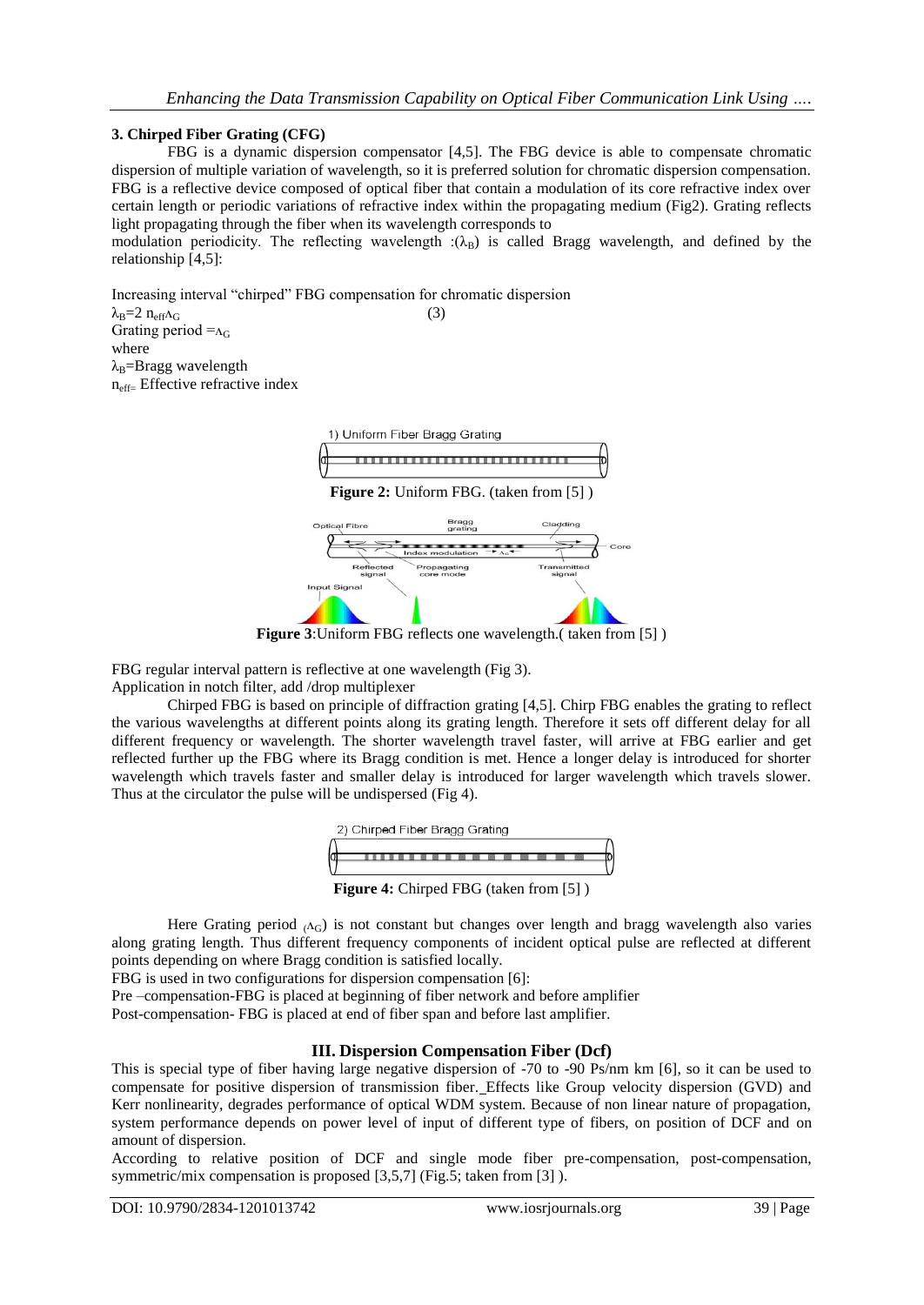Pre-compensation – In this compensation scheme, the dispersion compensating fiber of negative dispersion is placed before the standard fiber to compensate positive dispersion of standard fiber.

Post-compensation – In this compensation scheme, the dispersion compensating fiber of negative dispersion is placed after the standard fiber to compensate positive dispersion of standard fiber

Symmetric/mix-compensation–In this compensation scheme, the dispersion compensating fiber of negative dispersion is placed before and after the standard fiber to compensate positive dispersion of standard fiber.



# **IV. Non Linearity Effect**

Non linearity of optical fiber means that medium properties are modified by pulse itself. Considering Kerr nonlinearity where refractive index of medium change is proportional to power density of incident light pulse inside optical fiber the refractive index of glass in presence of non linear effects [8] is given as:

$$
n(\omega, |E|^2) = n(\omega) + n_2 |E|^2 \tag{4}
$$

where

 $n(\omega)$ =Linear refractive index

 $n_2 |E|^2$  = term contributing to non linearity in refractive index

n<sub>2</sub>=non linearity coefficient

Thus the approximated differential equation which is called Non Linear Schrodinger equation(NLS) governing the behavior of pulse evolution of an optical fiber inside optical fiber in presence of non linear effect is given by [9]:

 $\partial A/\partial Z$  -j  $\beta_2/2 \partial^2 A/\partial t^2$ + A  $\alpha/2$ =-jY|A|<sup>2</sup>A------Non Linear Schrodinger Equation (5) This equation consist of dispersion term (j  $\beta_2/2 \partial^2 A/\partial t^2$ ), Attenuation term (A  $\alpha/2$ ), Non linearity term (j Y|A|<sup>2</sup>A). In this equation: A=represent envelop function α =represent attenuation or loss  $\beta_2$ =phase constant Y=non linearity parameter = $n_2\omega_0$  / c A<sub>Eff</sub>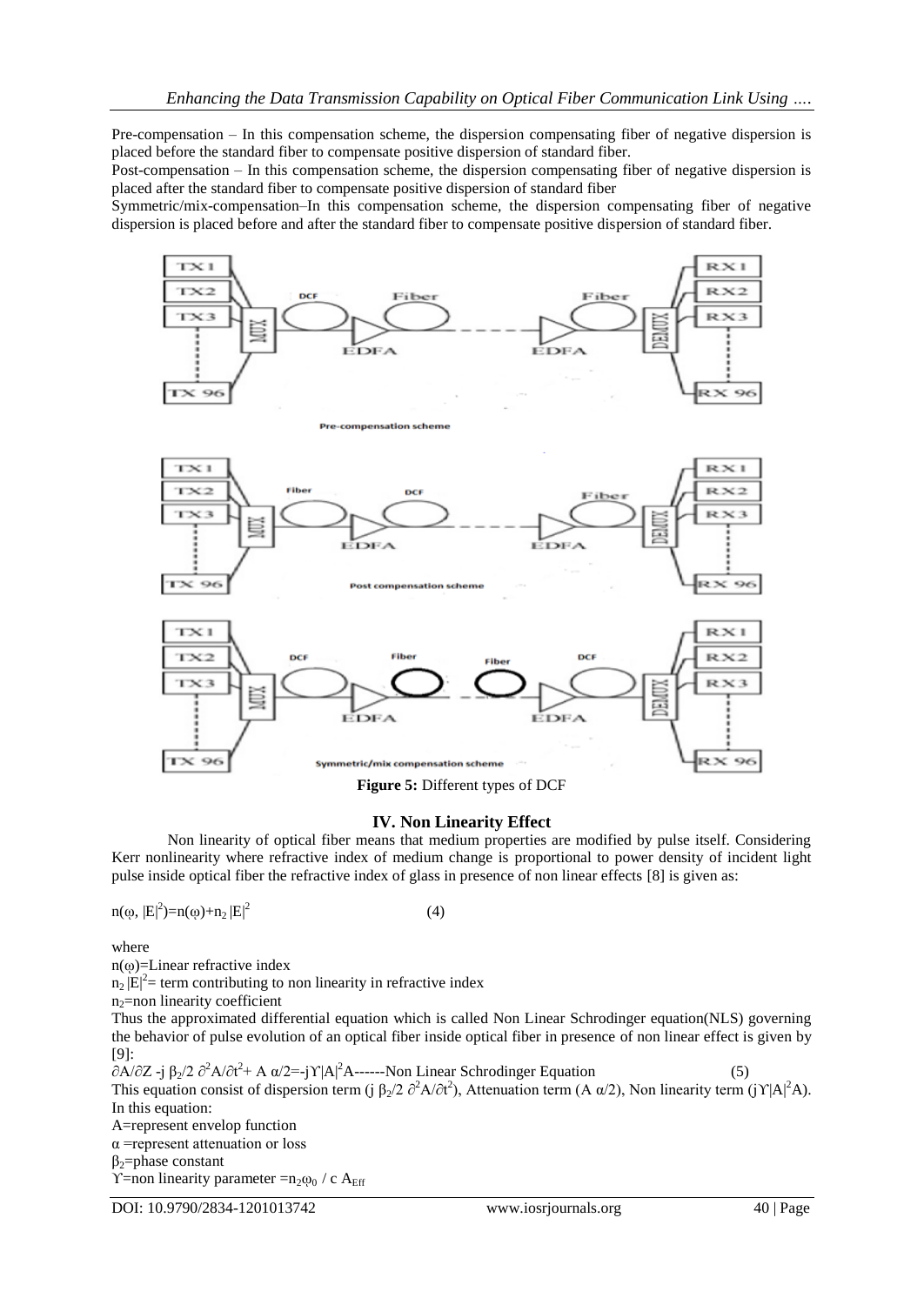$A_{\text{Eff}}$ = Effective area over which light is confined in optical fiber

For getting solution of above NSE equation certain approximations were done and characterizing dispersion length( $L_D$ ) non linearity length ( $L_{NL}$ ) and fiber length (L) four possible cases of solution of NLS arise which are given as

Case1: L  $<< L<sub>D</sub>$  L  $<< L<sub>NL</sub>$ . In this case chosen length L of optical fiber just behaves like simple medium to transport light form one point to another without any modification in pulse characteristics.

Case2: L  $>>L<sub>D</sub>$  L  $<< L<sub>NL</sub>$ . This regime is called group velocity limited (GVD) regime where dispersion length is very small compared to physical length of pulse but due to low power level in pulse non linearity effect is not present.

Case3: L  $<<$ L<sub>D</sub> L>> L<sub>NL</sub>- This regime is called non linearity limited regime where dispersion length is very large but power in pulse is sufficient enough to show linearity effect. In this case self phase modulation (SPM) is observed due to change in refractive index of material by pulse shape itself.

Case4: L  $<< L<sub>NL</sub>$ -This case arise when pulse width is narrow and having high pulse power. In this situation both dispersion and non linear effects co-exist and we see very special kind of pulse propagation called solitonic propagation where:

| $L_{D} = T_0^2 /  \beta_2 $<br>___ | (6) |
|------------------------------------|-----|
| $L_{NL} = 1/\Upsilon P$            | (7) |

P=power

GVD Regime: In this case (Case2), amplitude spectrum of pulse remain unchanged and only component with different frequency undergo phase change which is proportional to  $(\omega)^2$  and distance Z. Frequency chirp phenomena is also observed where inside pulse frequency is going to change from one end of pulse to another end of pulse. Here in plot two chirp phenomena are defined; one is normal dispersion region (β<sub>2</sub>>0,  $\lambda$ <1300nm) where chirp is positive and second is anamolous dispersion regime (β<sub>2</sub><0,  $\lambda$ >1300nm) where chirp is negative (Fig 6 :taken form Nptel )



**Figure6:** Frequency change with time

Non linearity limited regime: In this case (Case3), SPM effect is seen but frequency chirp is positive. Pulse in time domain remain intact and only phase changes, so frequency spectrum gets modified (Fig.7).



**Figure 7:** Frequency change with time in SPM. (taken form Nptel)

If we consider Case 4 and choose parameter of pulse in such a way that dispersion and nonlinearity both play a role and the frequency chirp created by anomalous dispersion in GVD regime which is negative is balanced by positive slope of frequency chirp created by SPM effect, then both chirp phenomena will cancel each other and we will get

DOI: 10.9790/2834-1201013742 www.iosrjournals.org 41 | Page